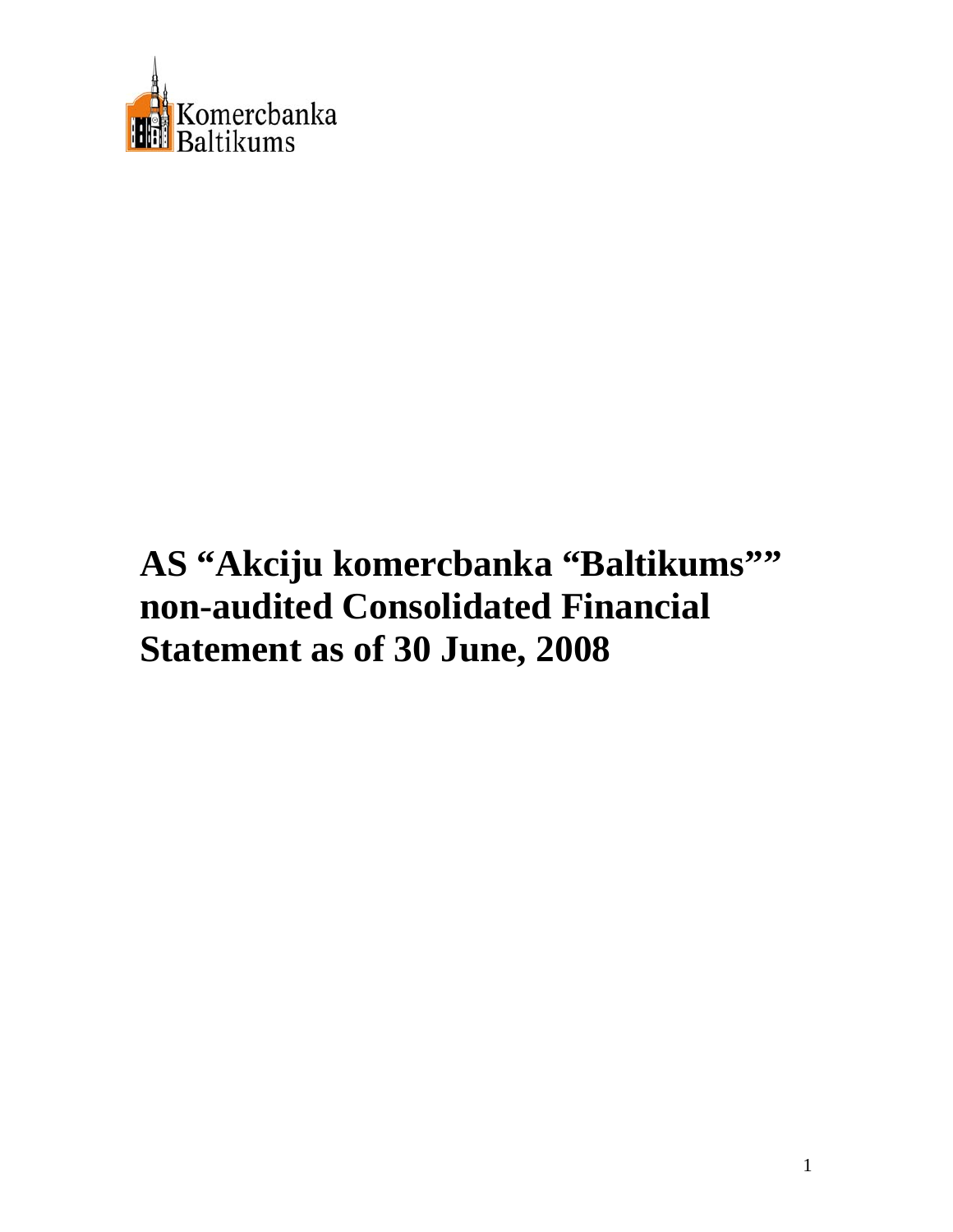# **Contents**

| <b>Report of Management</b>                              | 3  |
|----------------------------------------------------------|----|
| <b>Consolidated Income Statement</b>                     | 5  |
| <b>Consolidated Balance Sheet</b>                        | 6  |
| Consolidated Statement of Changes in Shareholders Equity |    |
| <b>Consolidated Cash Flows Statement</b>                 | 8  |
| <b>Notes</b>                                             | 10 |
| Contacts                                                 | 20 |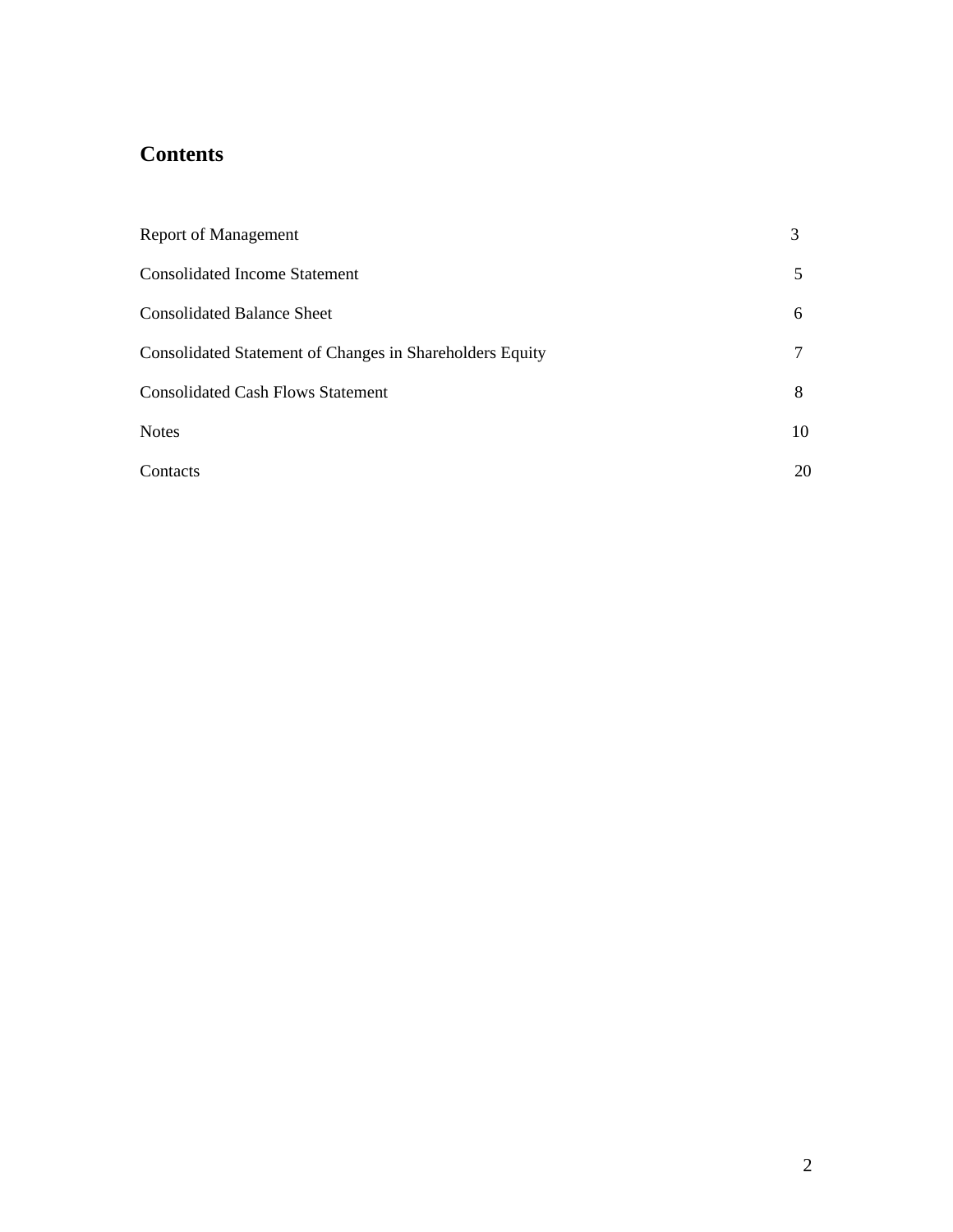# **Management Report**

# 26 August 2008

In the first six months of 2008, performance indicators of JSC Akciju komercbanka Baltikums (hereinafter referred to as the Bank, Komercbanka Baltikums) continued to grow and the Bank consolidated its position in the selected segment.

Komercbanka Baltikums continued to develop in accordance with its strategy whose major emphasis was to offer a dynamic, modern and, what is most important, exclusive service for its customers.

Similarly to the previous years, the Bank worked along two clearly defined directions: trade and shipping finance, as well as financial markets products and wealth management. In the first half of 2008, the Bank was focusing on meeting the needs of its current and potential customers, introducing private banking services, which are in a growing demand nowadays, and working to extend the range of such products. As a result, the Bank was able to offer several new opportunities to its customers interested in those investment and savings products.

In the first six months, the Bank's profit amounted to LVL 2.135 million, thus far exceeding estimates made earlier in the year. The Bank's assets have reached LVL 126.530 million (a rise of 28% since the beginning of the year). By late June, Komercbanka Baltikums had increased its deposit base by 27% since the beginning of this year, and the amount of deposits had reached LVL 91.679 million.

Komercbanka Baltikums's loan portfolio has risen to LVL 31.208 million. Similarly to 2007, most of the loans were issued for projects related to shipping and international trade finance.

Increasing the equity base (up to LVL 15.178 million), raising funds by issuing notes (to the total amount of EUR 15 million) as well as rising customer deposits allow the Bank to boost the loan portfolio and strengthen its position in the preferred market niche.

In the first half of 2008, the Bank continued to optimise its customer base. Related companies operating in Russia, Ukraine and Kazakhstan substantially contributed to the Group's business by attracting new customers. Despite such a considerable rise in the number of customers, the Bank closely monitors customer operations by implementing the principles "Know Your Customer" and "Know Your Customer's Business".

In the first six months of 2008, Komercbanka Baltikums opened its representative office in Almaty (Kazakhstan). It was the first representative office in the international network established by the Bank. Extending such a network of international regional branches and representative offices is one of the Bank's strategic tasks. Komercbanka Baltikums believes that Central Asia has a huge development potential. Latvia and Kazakhstan enhance their business contacts continuously and develop transactions in the area of transit business. In the nearest future Komercbanka Baltikums plans to establish a substantial network of representative offices to provide information on the Bank's services for its potential customers. Currently, the relevant registration documents have been filed with the aim to open a representative office in Kiev (Ukraine).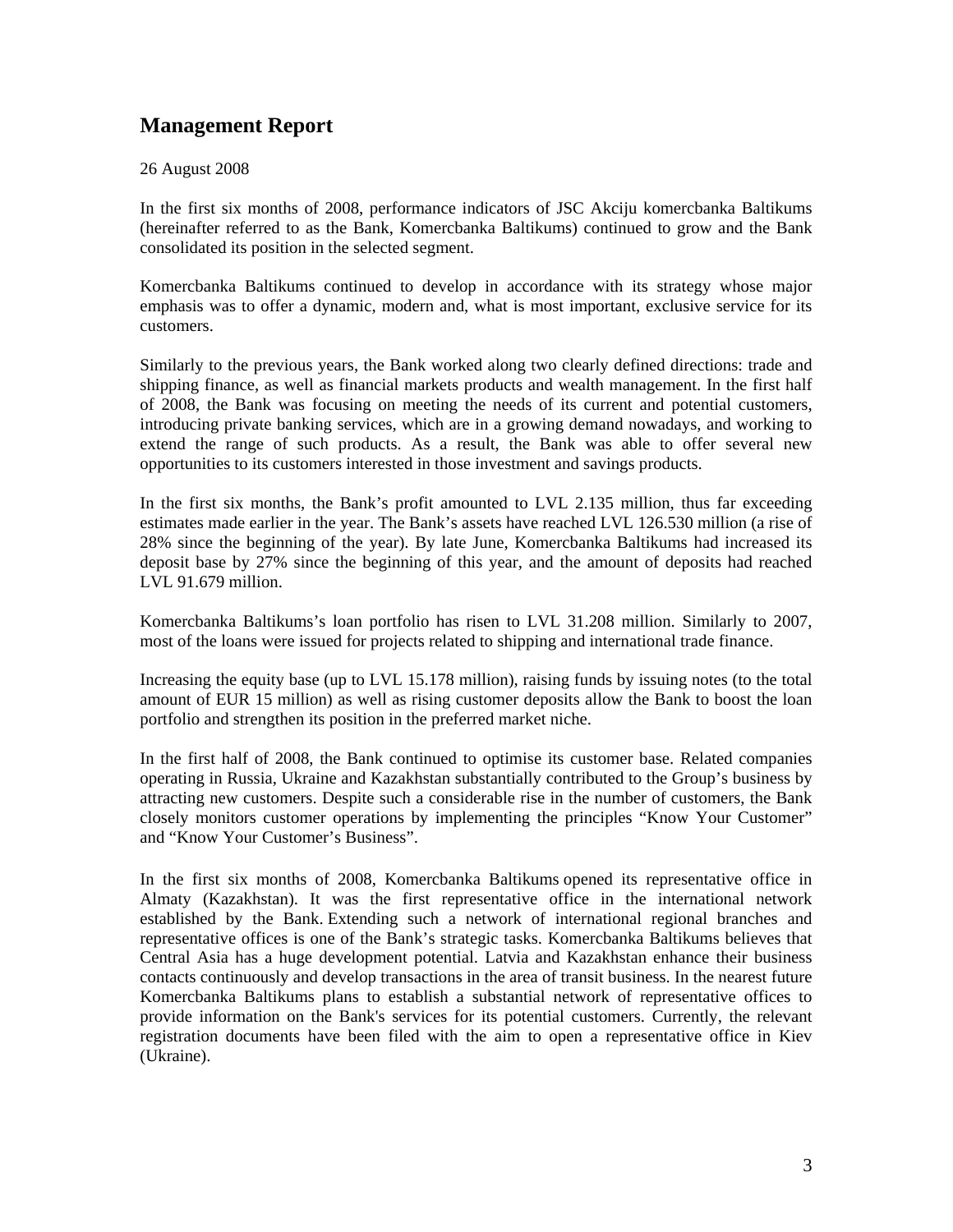Komercbanka Baltikums has extended the network of its correspondent banks for transfers in euros (EUR) and Kazakh tenge (KZT) in order to save customers' time and funds. The Bank opened correspondent accounts with KBC Bank NV (Brussels, Belgium) and BTA Bank JSC (Almaty, Kazakhstan).

We consider it a major achievement that Deutsche Bank has positively evaluated the processing quality of Komercbanka Baltikums' s outgoing payments and awarded the Bank an annual Deutsche Bank's 2007 EUR Straight-Through Processing Excellence Award. The award certifies the professionalism of the Bank's officers and the quality of the Bank's technologies ensuring the high quality of the payment-execution process.

This year, the process of optimisation of Baltikums Holding structure continued, where Komercbanka Baltikums was assigned a central place. Shareholders of JSC Baltikums Apdrosinasanas Grupa and JSC Baltikums Bankas Grupa wish to restructure Baltikums Holding by consolidating financial and insurance companies into AS Baltikums Bankas Grupa.

In the first half of 2008, the Bank has acquired a subsidiary - SIA Konsalting Invest. Its line of business is financial consulting and real estate management.

The Bank has also signed two agreements on sale of its subsidiaries. Komercbanka Baltikums signed an agreement with JSC Latvijas Krajbanka on the sale of 93.46% shares of AAS Baltikums Dziviba. The transaction's rationale is based on the fact that the Bank is closely following its strategy of refraining from the involvement in retail banking operations.

Also, Komercbanka Baltikums has signed an agreement with Invalda AB (Lithuania) on the purchase of 100% shares of IPS Finasta Asset Management (investment management company registered in Latvia) and on the sale of 100% shares of IPAS Baltikums Asset Management (investment management company registered in Latvia) to Invalda AB.

The above transactions will be finalised following the approval by supervisory authorities as well as after completing other necessary steps.

We are grateful to all our clients for their co-operation and trust and express deep confidence in the continuing success of our mutually beneficial business relations.

Aldis Reims, JSC Akciju komercbanka Baltikums Chairman of the Board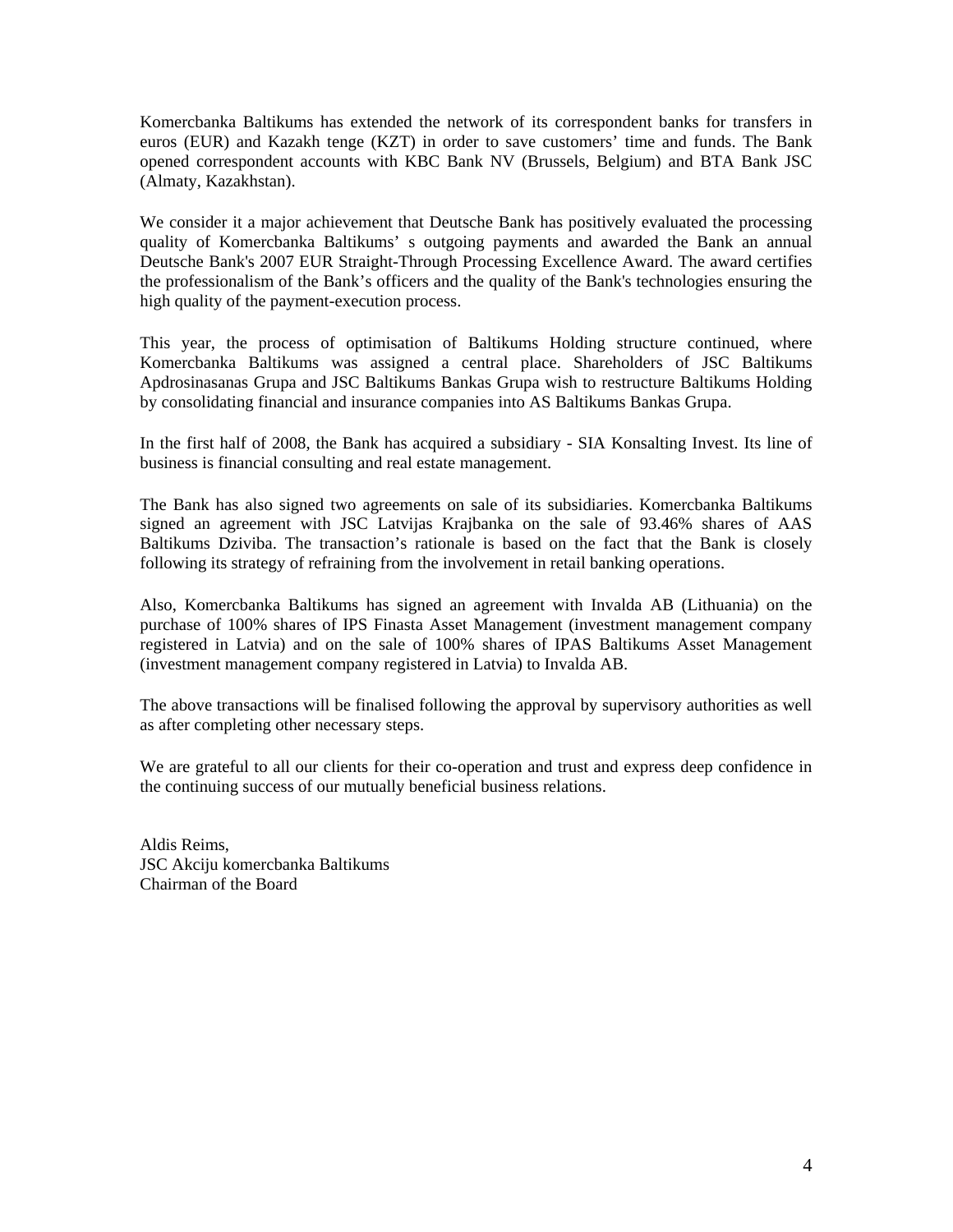# **Consolidated Income Statement**

|                                                                               | 30.06.2008<br><b>LVL'000</b> | 30.06.2007<br><b>LVL'000</b> | 30.06.2008<br><b>EUR'000</b> | 30.06.2007<br><b>EUR'000</b> |
|-------------------------------------------------------------------------------|------------------------------|------------------------------|------------------------------|------------------------------|
| Interest income                                                               | 2 2 5 4                      | 2 3 4 7                      | 3 207                        | 3 3 3 9                      |
| Interest expense                                                              | $-731$                       | $-821$                       | $-1040$                      | $-1168$                      |
| Fees and commission income                                                    | 2020                         | 1 260                        | 2874                         | 1793                         |
| Fees and commission expense                                                   | $-387$                       | $-266$                       | $-551$                       | $-379$                       |
| Net profit/loss from financial assets<br>and liabilities valued at fair value | 230                          | 89                           | 327                          | 127                          |
| Net trading income from foreign<br>exchange                                   | 1 607                        | 37                           | 2 2 8 7                      | 53                           |
| Trading income from financial<br>instruments and foreign exchange             | $\Omega$                     | 139                          | $\Omega$                     | 198                          |
| Other operating income                                                        | 114                          | 49                           | 162                          | 70                           |
| Administrative expenses                                                       | $-1804$                      | $-1245$                      | $-2567$                      | $-1771$                      |
| Depreciation and amortization                                                 | $-98$                        | $-40$                        | $-139$                       | $-57$                        |
| Other operating expenses                                                      | $-275$                       | $-66$                        | $-391$                       | $-94$                        |
| Provisions for impairment losses                                              | $-408$                       | $-82$                        | $-581$                       | $-117$                       |
| Income from decrease of provisions                                            | $\mathbf{0}$                 | 8                            | $\Omega$                     | 11                           |
| Income before corporate income tax                                            | 2 5 2 2                      | 1 4 0 9                      | 3588                         | 2 0 0 5                      |
| Income tax                                                                    | $-387$                       | $-202$                       | $-550$                       | $-288$                       |
| Profit for the period                                                         | 2 1 3 5                      | 1 207                        | 3 0 38                       | 1717                         |
| Attributable to:                                                              |                              |                              |                              |                              |
| Equity holders of the Bank                                                    | 2 1 3 5                      | 1 207                        | 3038                         | 1717                         |
| <b>Net income</b>                                                             | 2 1 3 5                      | 1 207                        | 3 0 38                       | 1717                         |

The fixed exchange rate of the Bank of Latvia is 1 EUR=0.702804 LVL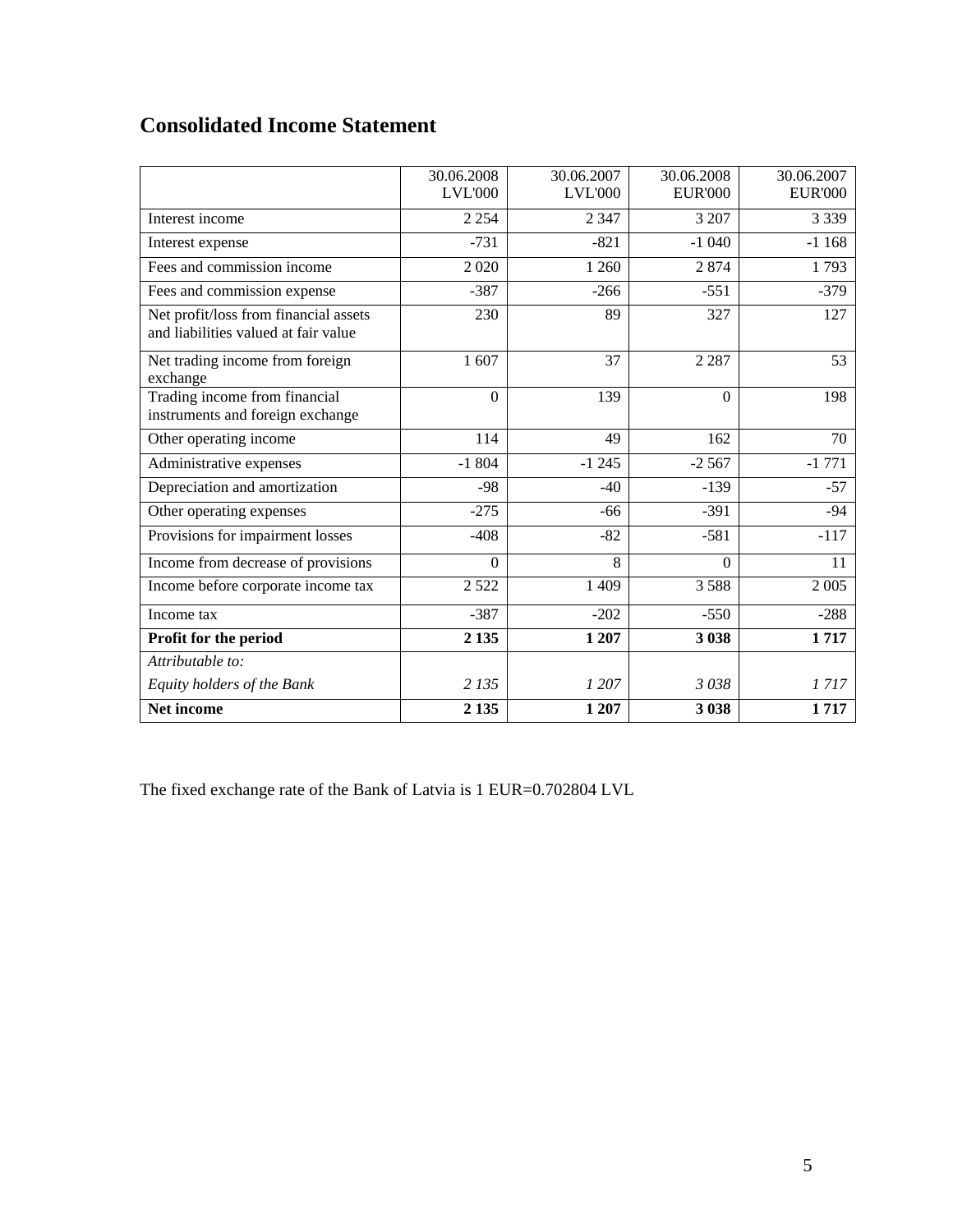# **Consolidated Balance Sheet**

| Position                                                  | 30.06.2008<br><b>LVL'000</b> | 30.06.2007<br><b>LVL'000</b> | 30.06.2008<br><b>EUR'000</b> | 30.06.2007<br><b>EUR'000</b> |
|-----------------------------------------------------------|------------------------------|------------------------------|------------------------------|------------------------------|
| Cash and deposits with the Bank of Latvia                 | 11753                        | 5 0 20                       | 16723                        | 7 1 4 3                      |
| Due from credit institutions on demand                    | 41 837                       | 42 497                       | 59 529                       | 60 4 68                      |
| <b>Trading</b> assets                                     | 22 055                       | 14 128                       | 31 381                       | 20 10 2                      |
| Financial assets at fair value through profit             | $\Omega$                     | 246                          | $\Omega$                     | 350                          |
| or loss                                                   |                              |                              |                              |                              |
| Available-for-sale financial assets                       | 10                           | 1845                         | 14                           | 2 6 2 5                      |
| Loans and receivables                                     | 31 208                       | 22 5 26                      | 44 405                       | 32 052                       |
| Held to maturity financial investments                    | $\Omega$                     | $\overline{0}$               | $\boldsymbol{0}$             | $\overline{0}$               |
| Investments in associated entities and in<br>subsidiaries | 3 0 7 2                      | 3 0 7 1                      | 4 3 7 1                      | 4 3 7 0                      |
| Intangible assets                                         | 226                          | 195                          | 322                          | 277                          |
| Property, Plant and Equipment                             | 1651                         | 170                          | 2 3 4 9                      | 242                          |
| Investment property                                       | 3 2 2 0                      | 565                          | 4582                         | 803                          |
| Other assets                                              | 11 471                       | 325                          | 16 322                       | 462                          |
| Prepayments and accrued income                            | 27                           | 156                          | 38                           | 222                          |
| <b>Total assets</b>                                       | 126 530                      | 90 744                       | 180 036                      | 129 116                      |
| Balances due to credit institutions on<br>demand          | 2 8 4 1                      | 1 200                        | 4 0 4 2                      | 1707                         |
| <b>Trading liabilities</b>                                | 102                          | $\Omega$                     | 145                          | $\Omega$                     |
| <b>Financial liabilities carried at amortized</b><br>cost | 103 919                      | 76 246                       | 147 863                      | 108 488                      |
| Balances due to credit institutions on term               | 1608                         | 300                          | 2 2 8 8                      | 427                          |
| Customers deposits                                        | 91 679                       | 65 380                       | 130 447                      | 93 027                       |
| Notes payable                                             | 10632                        | 10 566                       | 15 128                       | 15 034                       |
| Insurance contracts                                       | $\Omega$                     | 760                          | $\Omega$                     | 1 0 8 1                      |
| Tax liabilities                                           | 98                           | 109                          | 141                          | 154                          |
| Other liabilities                                         | 1843                         | 154                          | 2622                         | 220                          |
| <b>Total liabilities</b>                                  | 108 803                      | 78 4 69                      | 154 813                      | 111 650                      |
| Shareholders' equity                                      |                              |                              |                              |                              |
| Share capital                                             | 15 178                       | 10 5 25                      | 21 596                       | 14 976                       |
| Reserve capital and other reserves                        | 17                           | 17                           | 24                           | 24                           |
| Retained earnings                                         | 397                          | 352                          | 565                          | 501                          |
| Profit of the year                                        | 2 1 3 5                      | 1 207                        | 3 0 38                       | 1717                         |
| Attributable to:                                          |                              |                              |                              |                              |
| Equity holders of the Bank                                | 2 1 3 5                      | 1 207                        | 3038                         | 1717                         |
| Minority interest                                         | $\Omega$                     | 174                          | $\Omega$                     | 248                          |
| <b>Total liabilities and shareholders'</b><br>equity      | 126 530                      | 90 744                       | 180 036                      | 129 116                      |
| Contingent liabilities                                    | $\boldsymbol{0}$             | 3                            | $\boldsymbol{0}$             | $\overline{4}$               |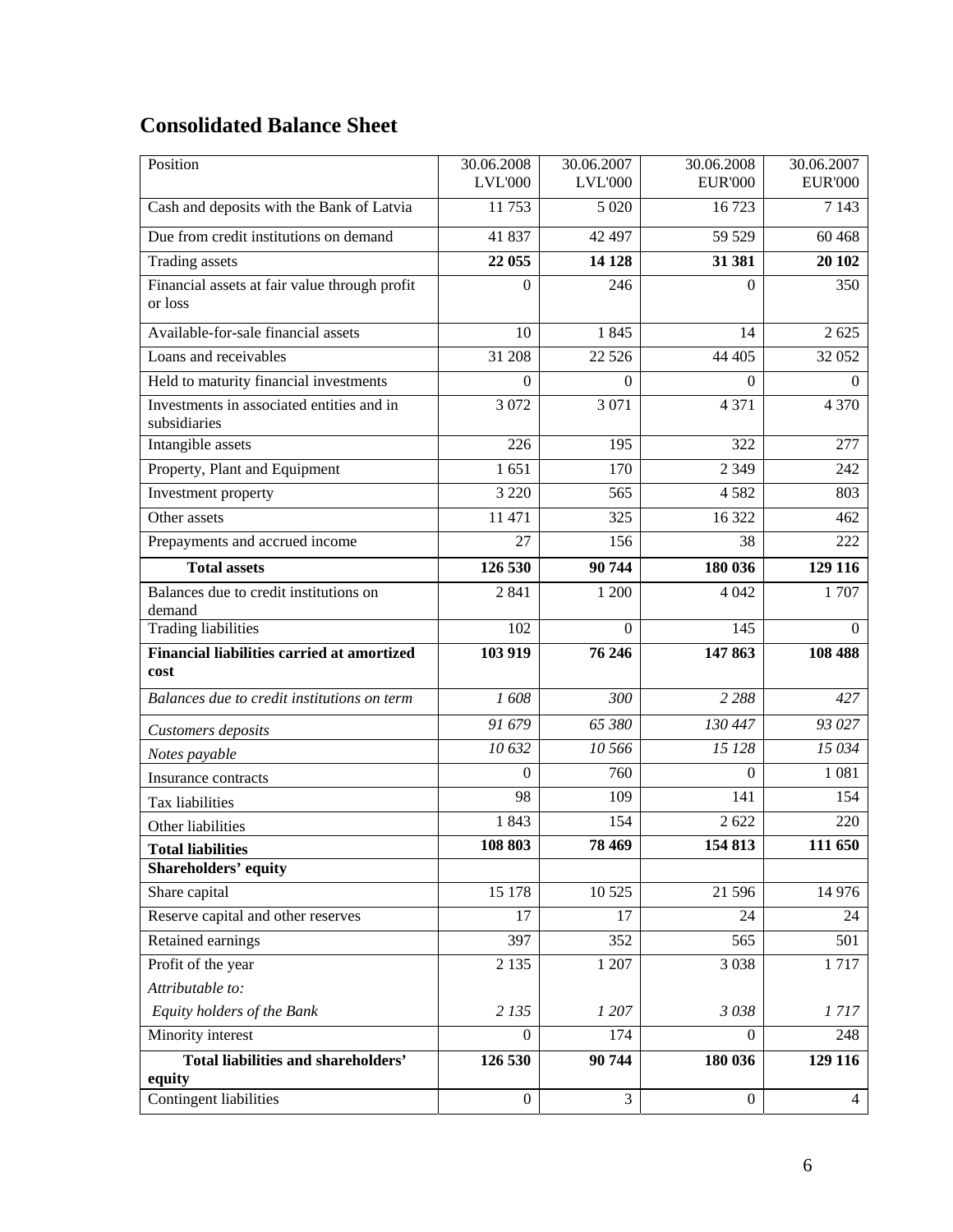| $\mathbf{r}$<br>Financial<br>commitments | 306 | 001<br>. 88. | $\sim$<br>-- |     |
|------------------------------------------|-----|--------------|--------------|-----|
| Liabilities under management             | 67F | 225          | 5 220        | 900 |
| <b>Assets</b>                            | V/J | ູບປະ         | -441         |     |

The fixed exchange rate of the Bank of Latvia is 1 EUR=0.702804 LVL

# **Consolidated Statement of Changes in Shareholders Equity**

|                                          | Share<br>capital,<br><b>LVL'000</b> | Reserve<br>capital and<br>other<br>reserves,<br><b>LVL'000</b> | Retained<br>earnings,<br><b>LVL'000</b> | Profit for<br>the year,<br><b>LVL'000</b> | Minority<br>interest.<br><b>LVL'000</b> | Total,<br><b>LVL'000</b> |
|------------------------------------------|-------------------------------------|----------------------------------------------------------------|-----------------------------------------|-------------------------------------------|-----------------------------------------|--------------------------|
| <b>Balance as at 31</b><br>December 2006 | 7450                                | 17                                                             | 1484                                    | 8951                                      | 174                                     | 9 1 25                   |
| Profit for the year                      | $\Omega$                            | $\Omega$                                                       | 2 0 0 9                                 | 2 0 0 9                                   | 8                                       | 2017                     |
| Issue of shares                          | 3 0 7 5                             |                                                                |                                         | 3 0 7 5                                   |                                         | 3 0 7 5                  |
| Dividends paid                           | $\Omega$                            | $\Omega$                                                       | $-1132$                                 | $-1132$                                   | $\Omega$                                | $-1132$                  |
| <b>Balance as at 31</b><br>December 2006 | 10 525                              | 17                                                             | 2 3 6 1                                 | 12 903                                    | 182                                     | 13 085                   |
| Profit for the year                      | $\Omega$                            | $\Omega$                                                       | 2 1 3 5                                 | 2 1 3 5                                   | $\Omega$                                | 2 1 3 5                  |
| Issue of shares                          | 4 6 5 3                             | $\Omega$                                                       | $\Omega$                                | 4 6 5 3                                   | $\Omega$                                | 4 6 5 3                  |
| Sale of subsidiaries                     | $\Omega$                            | $\Omega$                                                       | $\Omega$                                | $\Omega$                                  | $-182$                                  | $-182$                   |
| Dividends paid                           | ۰                                   | $\Omega$                                                       | $-1964$                                 | -1 964                                    |                                         | $-1964$                  |
| <b>Balance as at 30 June</b><br>2008     | 15 178                              | 17                                                             | 2532                                    | 17727                                     | $\mathbf{0}$                            | 17 727                   |

|                                          | <b>Share</b><br>capital,<br><b>EUR'000</b> | Reserve<br>capital and<br>other<br>reserves,<br><b>EUR'000</b> | Retained<br>earnings,<br><b>EUR'000</b> | Profit for<br>the year,<br><b>EUR'000</b> | Minority<br>interest.<br><b>EUR'000</b> | Total,<br><b>EUR'000</b> |
|------------------------------------------|--------------------------------------------|----------------------------------------------------------------|-----------------------------------------|-------------------------------------------|-----------------------------------------|--------------------------|
| <b>Balance as at 31</b><br>December 2006 | 10 600                                     | 24                                                             | 2 1 1 2                                 | 12736                                     | 248                                     | 12 9 84                  |
| Profit for the year                      | $\theta$                                   | $\Omega$                                                       | 2859                                    | 2859                                      | 11                                      | 2 8 7 0                  |
| Issue of shares                          | 4 3 7 5                                    | $\theta$                                                       | $\Omega$                                | 4 3 7 5                                   | $\theta$                                | 4 3 7 5                  |
| Dividends paid                           | $\overline{\phantom{0}}$                   |                                                                | $-1611$                                 | $-1611$                                   |                                         | $-1611$                  |
| <b>Balance as at 31</b><br>December 2007 | 14 975                                     | 24                                                             | 3 3 6 0                                 | 18 3 59                                   | 259                                     | 18 618                   |
| Profit for the year                      | $\theta$                                   | $\Omega$                                                       | 3 0 3 8                                 | 3 0 3 8                                   | $\Omega$                                | 3 0 3 8                  |
| Issue of shares                          | 6 6 21                                     | $\theta$                                                       | $\Omega$                                | 6 6 2 1                                   | $\Omega$                                | 6 6 2 1                  |
| Sale of subsidiaries                     | $\overline{0}$                             | $\Omega$                                                       | $\theta$                                | $\Omega$                                  | $-259$                                  | $-259$                   |
| Dividends paid                           | $\overline{\phantom{0}}$                   |                                                                | $-2795$                                 | $-2795$                                   |                                         | $-2795$                  |
| <b>Balance as at 30 June</b><br>2008     | 21 596                                     | 24                                                             | 3603                                    | 25 223                                    | $\mathbf{0}$                            | 25 223                   |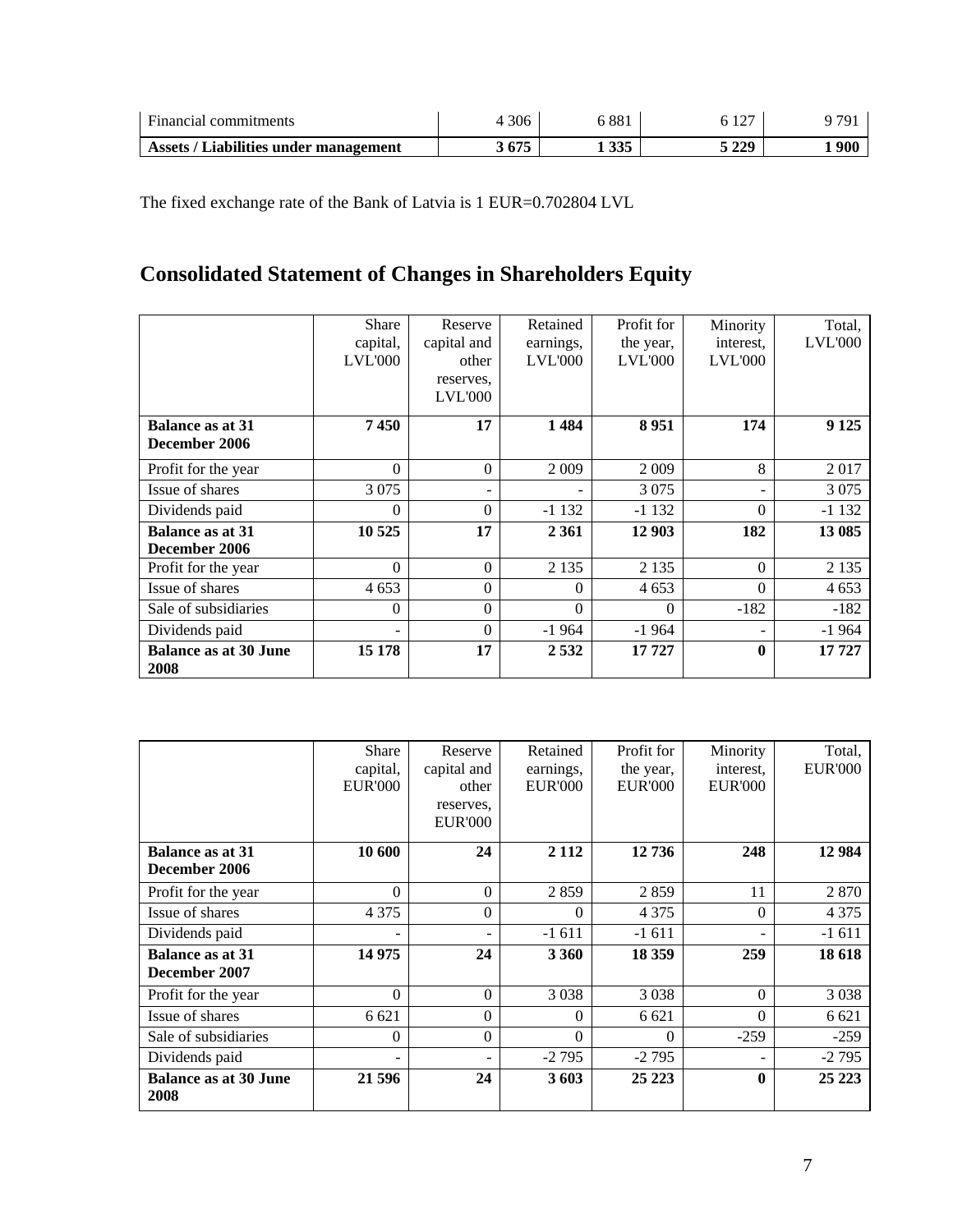The fixed exchange rate of the Bank of Latvia is 1 EUR=0.702804 LVL

|                                                                                                                | 30.06.2008     | 30.06.2007     | 30.06.2008     | 30.06.2007     |
|----------------------------------------------------------------------------------------------------------------|----------------|----------------|----------------|----------------|
|                                                                                                                | <b>LVL'000</b> | <b>LVL'000</b> | <b>EUR'000</b> | <b>EUR'000</b> |
| <b>Cash flow from operating activities</b>                                                                     |                |                |                |                |
| Profit before income tax                                                                                       | 2517           | 1 409          | 3581           | 2 0 0 5        |
| Depreciation and amortization                                                                                  | 69             | 40             | 98             | 57             |
| Impairment of financial assets, net                                                                            | 408            | 81             | 581            | 115            |
| Unrealized loss from foreign exchange                                                                          | 109            | 116            | 155            | 165            |
| Investment property and other<br>revaluation                                                                   | 39             | $-192$         | 55             | $-273$         |
| Profit from the sale of subsidiaries                                                                           | 255            | $-1$           | 363            | -1             |
| Increase in cash and cash equivalents<br>from operating activities before<br>changes in assets and liabilities | 3 3 9 7        | 1453           | 4833           | 2 0 6 8        |
| Changes in loans and receivables                                                                               | $-5688$        | $-4732$        | $-8093$        | $-6733$        |
| Changes in financial assets classified<br>as available-for-sale                                                | $\Omega$       | 69             | $\Omega$       | 98             |
| Changes in financial assets classified<br>as trading assets                                                    | $-8934$        | $-4079$        | $-12712$       | $-5804$        |
| Changes in financial assets classified at<br>fair value through profit or loss                                 | 15             | $-10$          | 21             | $-14$          |
| Changes in financial assets classified<br>as held-to-maturity financial assets                                 | $-362$         | $-513$         | $-515$         | $-730$         |
| Changes in prepayments and accrued<br>income                                                                   | $\overline{2}$ | $-17$          | 3              | $-24$          |
| Changes in other assets                                                                                        | $-11121$       | 41             | $-15824$       | 58             |
| Changes in other customer deposits                                                                             | 19537          | 27 477         | 27 799         | 39 0 96        |
| Changes in financial liabilities held for<br>trading                                                           | $-86$          | 0              | $-122$         | $\Omega$       |
| Changes in other and tax liabilities                                                                           | $-92$          | $-66$          | $-131$         | $-94$          |
| Changes in deferred income and<br>accrued expense                                                              | 185            | $-61$          | 263            | $-87$          |
| Net cash from operating activities<br>before income tax                                                        | $-3147$        | 19562          | $-4478$        | 27834          |
| Income taxes paid                                                                                              | 488            | 220            | 693            | 312            |
| Increase in cash and cash equivalents                                                                          | $-3635$        | 19 342         | $-5171$        | 27 5 22        |
| from operating activities                                                                                      |                |                |                |                |
| <b>Cash flow from investing activities</b>                                                                     |                |                |                |                |
| Acquisition of fixed and intangible<br>assets                                                                  | $-1496$        | $-100$         | $-2129$        | $-142$         |
| Proceeds from disposals of fixed and<br>intangible assets                                                      | 120            | 3              | 171            | 4              |
| Cash flow from other investing                                                                                 | $-503$         | 122            | $-716$         | 174            |

# **Consolidated Cash Flows Statement**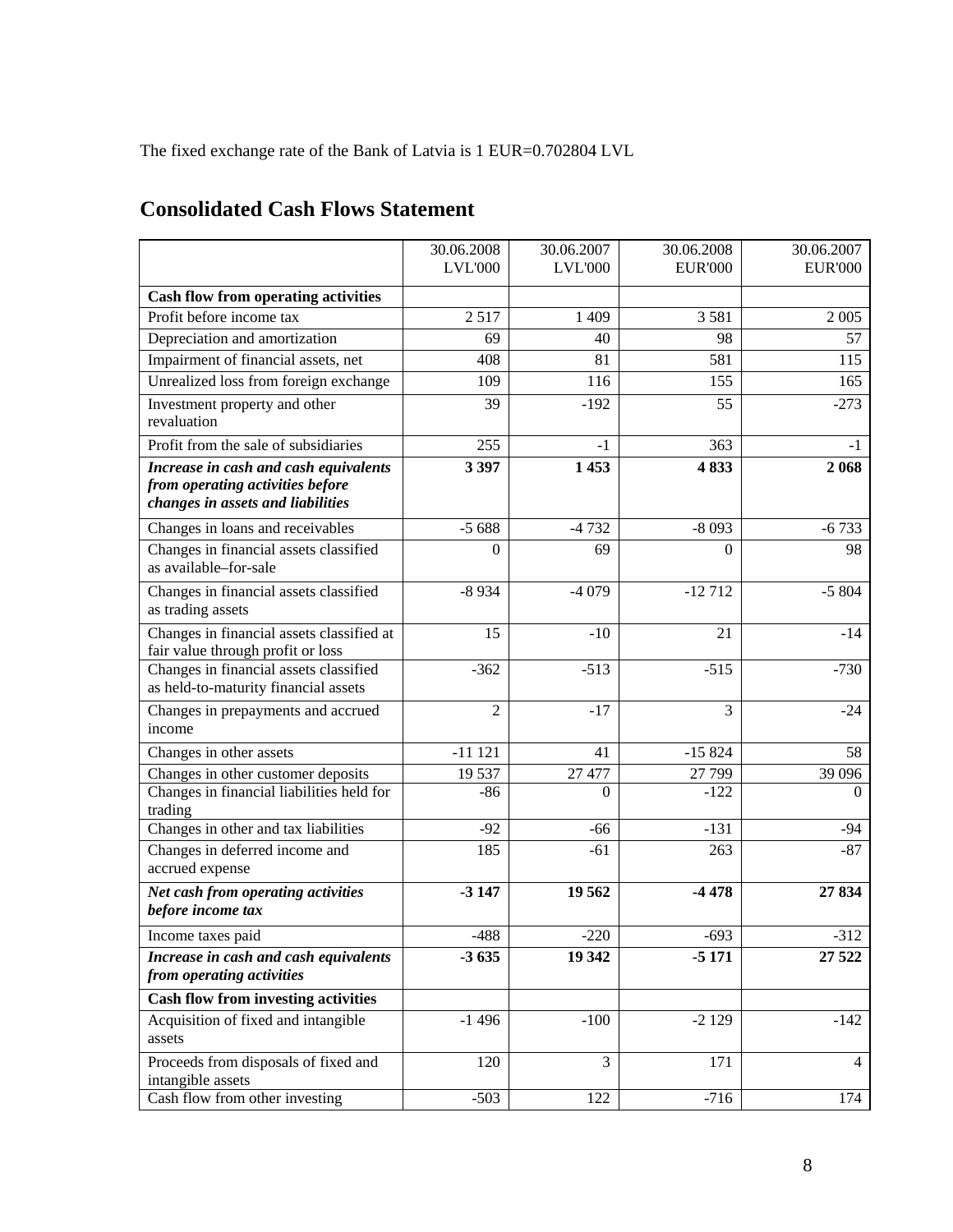| activities                                                          |          |         |         |         |
|---------------------------------------------------------------------|----------|---------|---------|---------|
| Acquisition of investments in<br>subsidiaries, net of cash acquired | $-1422$  | $-3071$ | $-2023$ | $-4370$ |
| Net value of subsidiaries sale                                      | 1989     | 232     | 2830    | 330     |
| Cash and cash equivalents used in<br>investing activities           | $-1312$  | $-2814$ | $-1867$ | $-4004$ |
| <b>Cash flow from financing activities</b>                          |          |         |         |         |
| Issue of shares                                                     | 4 6 5 3  | 3 0 7 5 | 6 6 21  | 4 3 7 5 |
| Proceeds from issue of debt securities                              | $\Omega$ | 7 1 0 6 | 0       | 10 11 1 |
| Dividends paid                                                      | $-1964$  | $-1132$ | $-2795$ | $-1611$ |
| Cash and cash equivalents provided<br>by financing activities       | 2689     | 9 0 4 9 | 3826    | 12875   |
| Net increase in cash and cash<br>equivalents                        | $-2258$  | 25 577  | $-3212$ | 36 393  |
| Cash and cash equivalents at the<br>beginning of the year           | 51938    | 21 0 20 | 73 902  | 29 909  |
| Loss from foreign exchange<br>revaluation                           | $-109$   | $-116$  | $-155$  | $-165$  |
| Cash and cash equivalents at the end<br>of the year                 | 49 571   | 46 481  | 70 535  | 66 137  |

The fixed exchange rate of the Bank of Latvia is 1 EUR=0.702804 LVL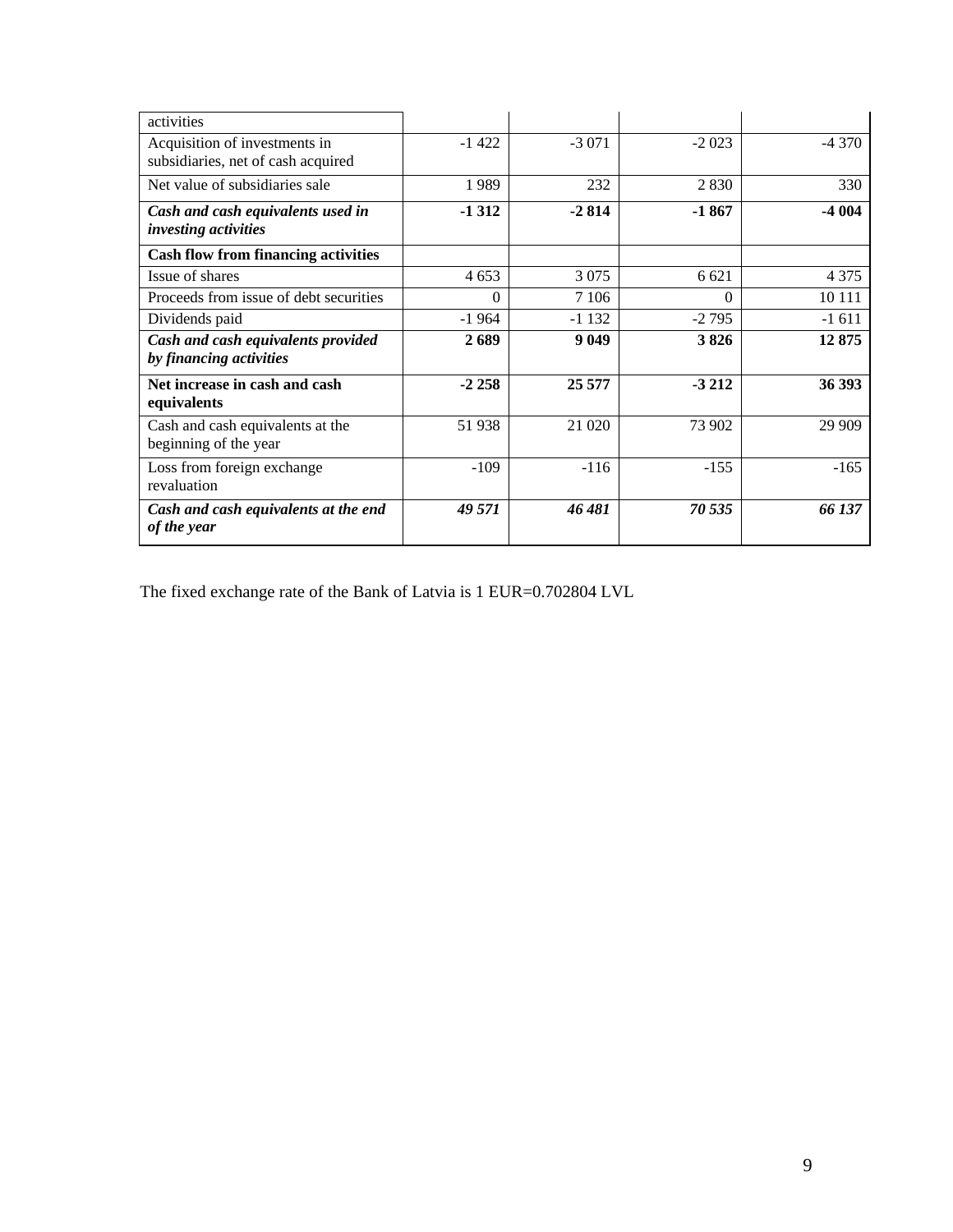# **Notes**

# **1. GENERAL INFORMATION**

The Bank was established on 22nd June 2001, when it was incorporated in the Republic of Latvia as a joint stock company. The address of the Bank is Maza Pils iela 13, Riga, LV-1050. The Bank is a commercial bank specialising in the servicing of export and import operations, trade finance and investment management. The Bank operates in accordance with Latvian legislation and the licence issued by the Bank of Latvia.

# **2. SUMMARY OF SIGNIFICANT ACCOUNTING POLICIES**

# **(1) Statement of compliance**

The Bank's financial statements have been prepared in compliance with the EU-endorsed International Financial Standards (IFS) and the Permanent Interpretation Committee's interpretations as well as the Financial and Capital Market Commission's regulations that were in effect at the time of the preparation of the financial statements.

# **(2) Basis for preparation of the financial statements**

The Bank maintains its accounting records in accordance with the legislation of the Republic of Latvia. The Bank's financial year corresponds to the calendar year.

The financial statements are based on the accounting records prepared in accordance with the cost accounting principle or fair value, as appropriate. The financial statements are prepared on a fair value basis for derivative financial instruments, financial assets and liabilities held for trading and available-for-sale assets except those for which a reliable measure of fair value is not available. Other financial assets and liabilities and non-financial assets and liabilities are stated at amortised cost or historical cost.

The accounting policies used in the preparation of the financial statements are consistent with those used in the financial statements for the period ending 30 June 2007.

# **(3) Foreign currency translation**

The currency of the Republic of Latvia – lat (LVL) – is used in the financial statements. All assets and liabilities and off-balance sheet claims and liabilities in foreign currencies are revaluated in lats using the end of period exchange rates determined by the Bank of Latvia. Gains and losses arising from revaluation are included in the profit and loss statement for the period, except for differences, which arise from the revaluation of available-for-sale elements of the shareholders' equity.

The foreign currency exchange rates for the principal currencies that were used as of the end of the period were as follows:

|     | As of 30 June 2008 | As of 30 June 2007 |
|-----|--------------------|--------------------|
| EUR | 0,702804           | 0,702804           |
| GBP | 0,888000           | 1.044000           |
| .TL | 0,204000           | 0,204000           |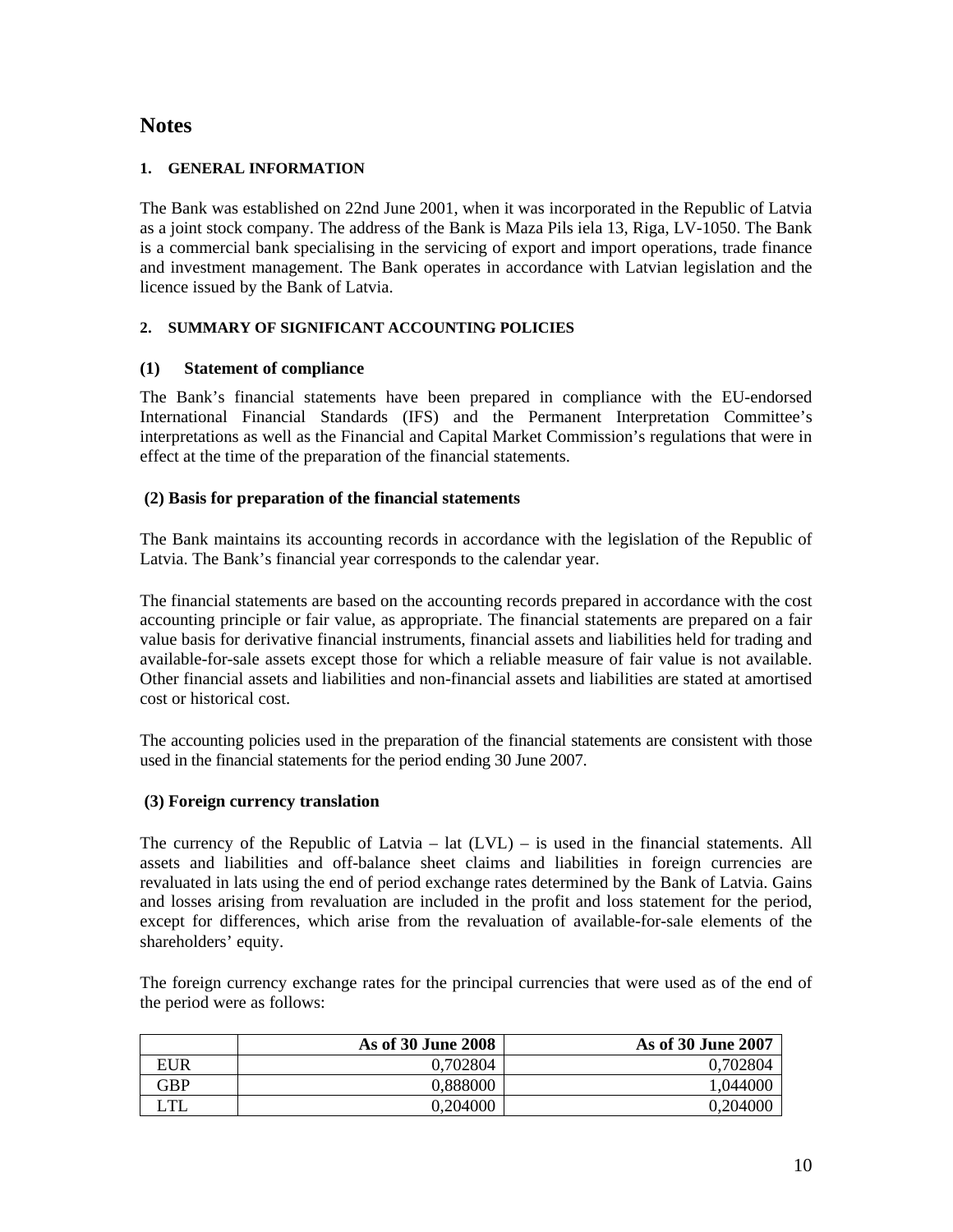| RUB | 0,019000 | 0,020200 |
|-----|----------|----------|
| ΓAΗ | 0,097700 | 0,104000 |
| USD | 0,447000 | 0,522000 |

Transactions in foreign currencies are revaluated in lats according to the date of the transaction using exchange rates set by the Bank of Latvia.

### **(4) Going concern**

The consolidated and Bank's financial statements have been prepared on a going concern basis, which contemplates the realisation of assets and the satisfaction of liabilities in the normal course of business.

# **(5) Basis of consolidation**

Consolidated financial statements as of 30 June 2007 include financial statements of the Bank and financial statements of the following companies:

| Company                      | <b>State of</b><br>origin | Company's<br>profile | Share of capital,<br>$\frac{0}{0}$ |
|------------------------------|---------------------------|----------------------|------------------------------------|
| <b>IPAS Baltikums Asset</b>  | Latvia                    | Financial services   | 100.00                             |
| Management                   |                           |                      |                                    |
| <b>SIA Baltikums Lizings</b> | Latvia                    | Financial services   | 100.00                             |
| AAS Baltikums Dziviba        | Latvia                    | Insurance services   | 93.46                              |

Consolidated financial statements as of 30 June 2008 include financial statements of the Bank and financial statements of the following companies:

| Company                      | <b>State of</b><br>origin | Company's<br>profile | Share of capital,<br>$\frac{0}{0}$ |
|------------------------------|---------------------------|----------------------|------------------------------------|
| <b>IPAS Baltikums Asset</b>  | Latvia                    | Financial services   | 100.00                             |
| Management                   |                           |                      |                                    |
| <b>SIA Baltikums Lizings</b> | Latvia                    | Financial services   | 100.00                             |
| <b>SIA Baltikums Direct</b>  | Latvija                   | Lawyer services      | 100.00                             |
| <b>SIA Konsalting Invest</b> | Latvija                   | Financial services   | 100.00                             |

Consolidated balance sheet is composed of balance sheets of all subsidiaries, which are controlled by the Group and in where Group has more than half voting rights. Control exists when the company has the power, directly or indirectly, to govern the financial and operating policies of an enterprise so as to obtain benefits from its activities. Subsidiaries are consolidated from the date on which effective control is transferred to the Group and are no longer consolidated from the date of disposal.

During consolidation all significant transactions between Group's companies are cancelled.

While consolidating subsidiaries assets and liabilities are revaluated using exchange rates of The Bank of Latvia on balance day. Incomes and losses are recalculated in Latvian lats using average for the year exchange rate on balance date.

# **(6) Financial instruments**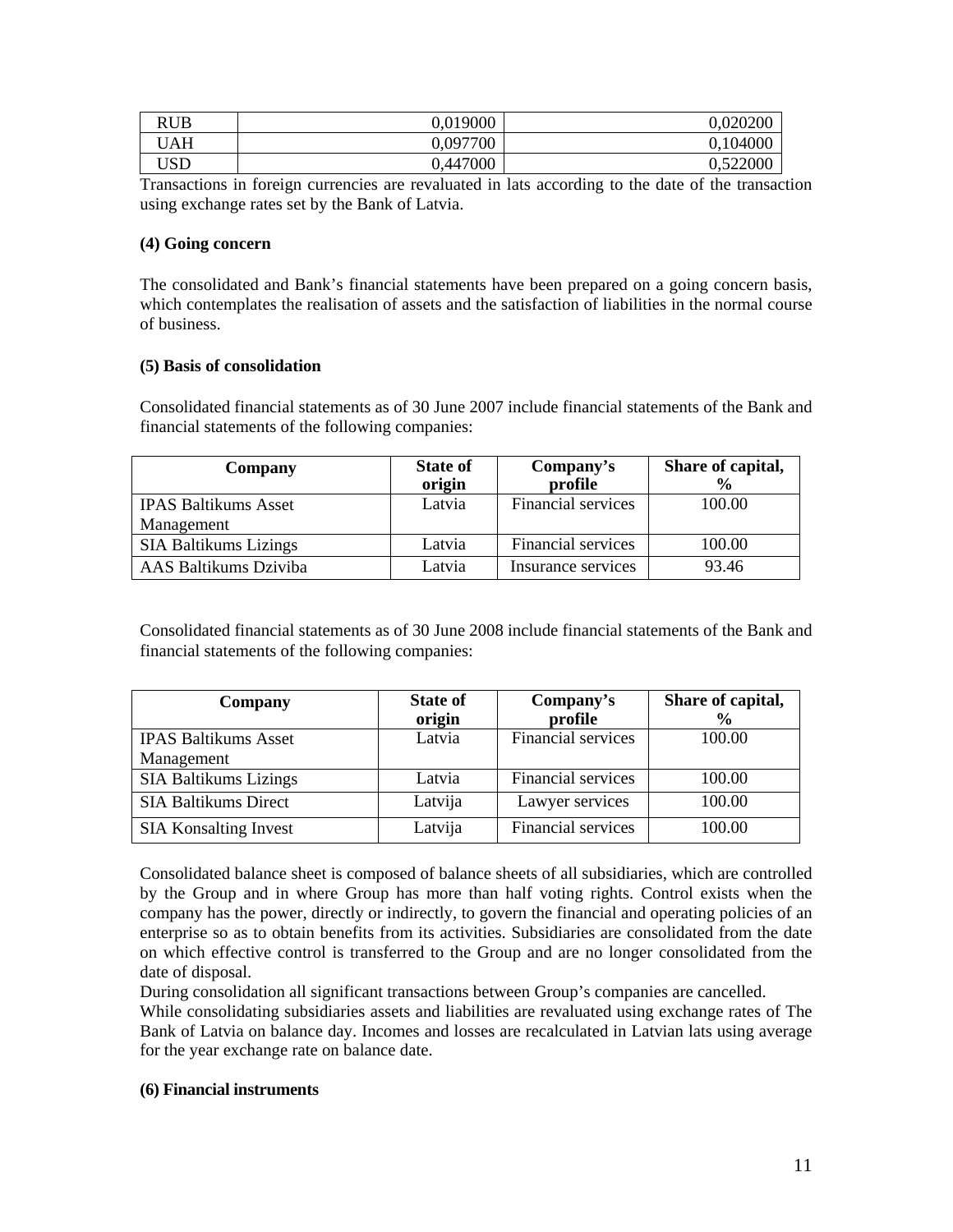### **a) Classification:**

Financial assets and liabilities at fair value through profit and loss are those that have been designated by the Bank at inception as at fair value through profit and loss and those classified as held for trading. Trading instruments are those that the Bank principally holds for the purpose of generating a profit from short-term fluctuations in the price of the instruments.

Originated loans and receivables are loans and receivables that the Bank has created by providing funds to customers other than those created with the intent to be sold immediately or in the shortterm. Originated loans and receivables include loans and advances to banks and customers other than purchased loans.

Held-to-maturity assets are financial assets with fixed or determinable payments and fixed maturity that the Bank has the intent and ability to hold to maturity. These include certain debt instruments.

Available-for-sale assets are financial assets that are not held for trading purposes, originated loans and receivables, or held to maturity.

#### **b) Recognition**

Financial instruments are recognized in the balance sheet on a settlement date basis. Originated loans and receivables are recognised on the day they are transferred to or originated by the Bank.

#### **c) Measurement**

Financial instruments are measured initially at fair value plus transaction costs if the financial instruments are not at fair value through profit and loss account.

Subsequent to initial recognition, all financial assets and liabilities at fair value through profit and loss and all available-for-sale assets are measured at fair value, except for any instrument that does not have a quoted market price in an active market and whose fair value cannot be reliably measured. These are stated at cost, including transaction costs, less impairment losses. The fair value is assessed based on quoted market prices.

All non-trading financial assets and liabilities, originated loans and receivables and held-tomaturity assets are measured at amortised cost using the effective interest rate method. All such financial instruments are subject to revaluation for impairment.

#### **d) Fair value measurement principles**

The fair value of financial instruments is based on their quoted market price at the balance sheet date without any deduction for transaction costs. If a quoted market price is not available, the fair value of the instrument is estimated using pricing models or discounted cash flow techniques.

Where discounted cash flow techniques are used, estimated future cash flows are based on management's best estimates and the discount rate is a market related rate at the balance sheet date for an instrument with similar terms and conditions. Where pricing models are used, inputs are based on market related measures at the balance sheet date.

The fair value of derivatives that are not exchange-traded is estimated at the amount that the Bank/(Group) would receive or pay to terminate the contract at the balance sheet date taking into account current market conditions and the current creditworthiness of the counterparties.

#### **e) Gains and losses on subsequent measurement**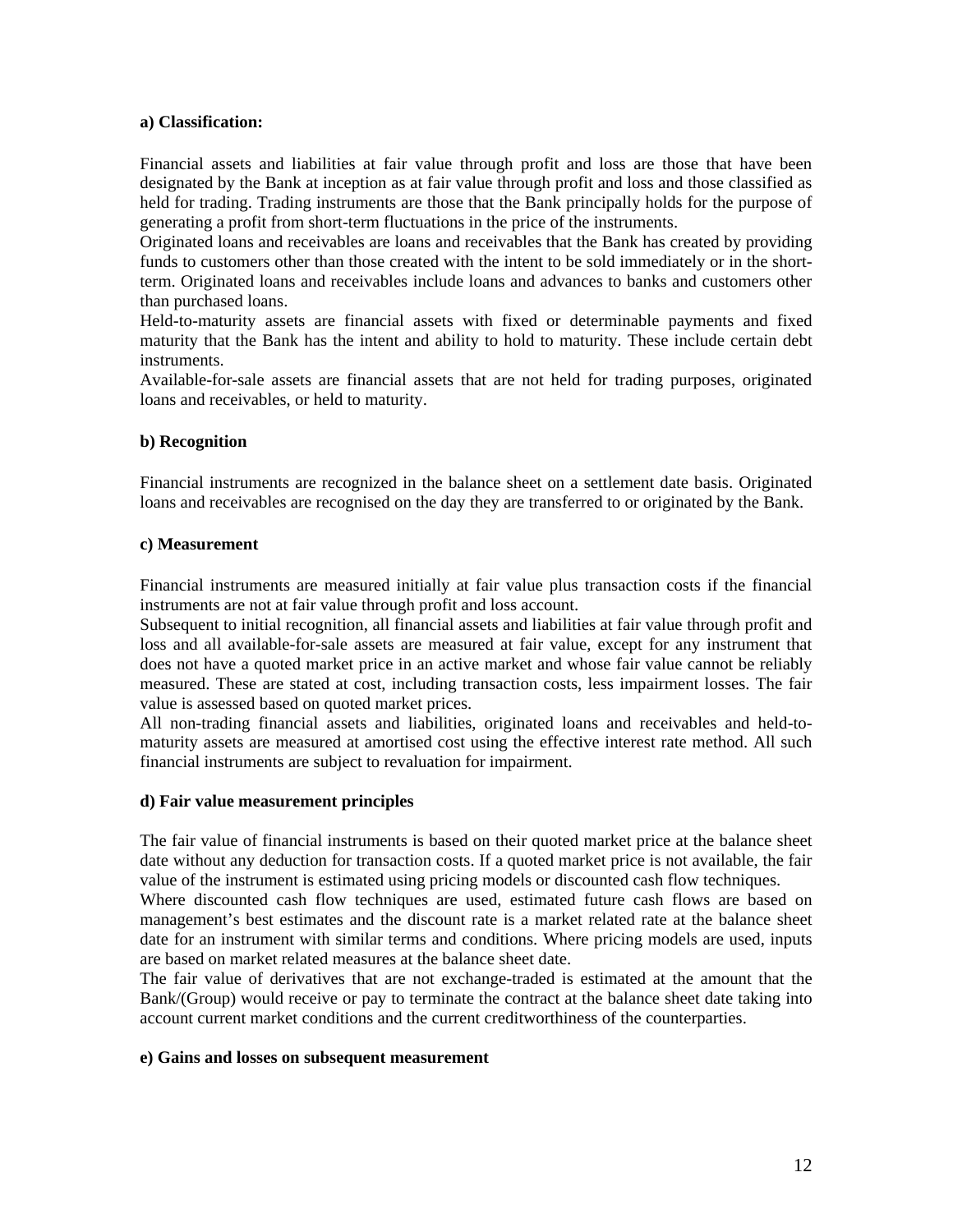Gains and losses arising from a change in the fair value of all financial assets and liabilities at fair value through profit and loss are recognised in the income statement. Gains and losses arising from a change in the fair value of available-for-sale securities are recognised directly in equity. The Bank does not apply hedge accounting.

# **f) Derecognition**

A financial asset is derecognised when the Bank loses control over contractual rights that comprise that asset. This occurs when the rights are realised, expire or are surrendered. A financial liability is derecognised when it is extinguished.

Available-for-sale assets, financial assets and liabilities at fair value through profit and loss, heldto-maturity instruments and originated loans and receivables are derecognised on the day they are transferred by the Bank.

#### **(7) Interest income and expenses**

Interest income and expense are recognised in the income statement as they accrue, taking into account the effective yield of the asset/liability or an applicable floating rate. Interest income and expense include the amortisation of any discount or premium or other differences between the initial carrying amount of an interest bearing instrument and its amount at maturity calculated on an effective interest rate basis.

Recognition of interest income is discontinued when there is uncertainty regarding the repayment of interest or principal.

#### **(8) Fee and commission income**

Fee and commission income is recognised when earned or incurred.

#### **(9) Investments**

#### **Subsidiaries**

Subsidiaries are entities in which the Group, directly or indirectly, has power to control or exercise control over financial and operating policies.

Investments in subsidiaries are carried at cost in the Bank's financial statements. The Bank recognizes income from the investment only to the extent that the Bank receives distributions from accumulated profits of the subsidiary arising after the date of acquisition. Distributions received in excess of such profits are regarded as a recovery of investment and are recognized as a reduction of the cost of the investment.

#### **Investments in associates**

Associates are those enterprises in which the Bank has significant influence, but not control, over the financial and operational policies. The consolidated financial statements include the Bank's share of the total recognized gains and losses of associates on an equity accounted basis, from the date that significant influence effectively commences until the date that significant influence effectively ceases. When the Bank's share of losses exceeds cost, the carrying amount is reduced to nil and recognition of further losses is discontinued except to the extent that the Bank has incurred obligations in respect of the associate.

#### **(10) Loans**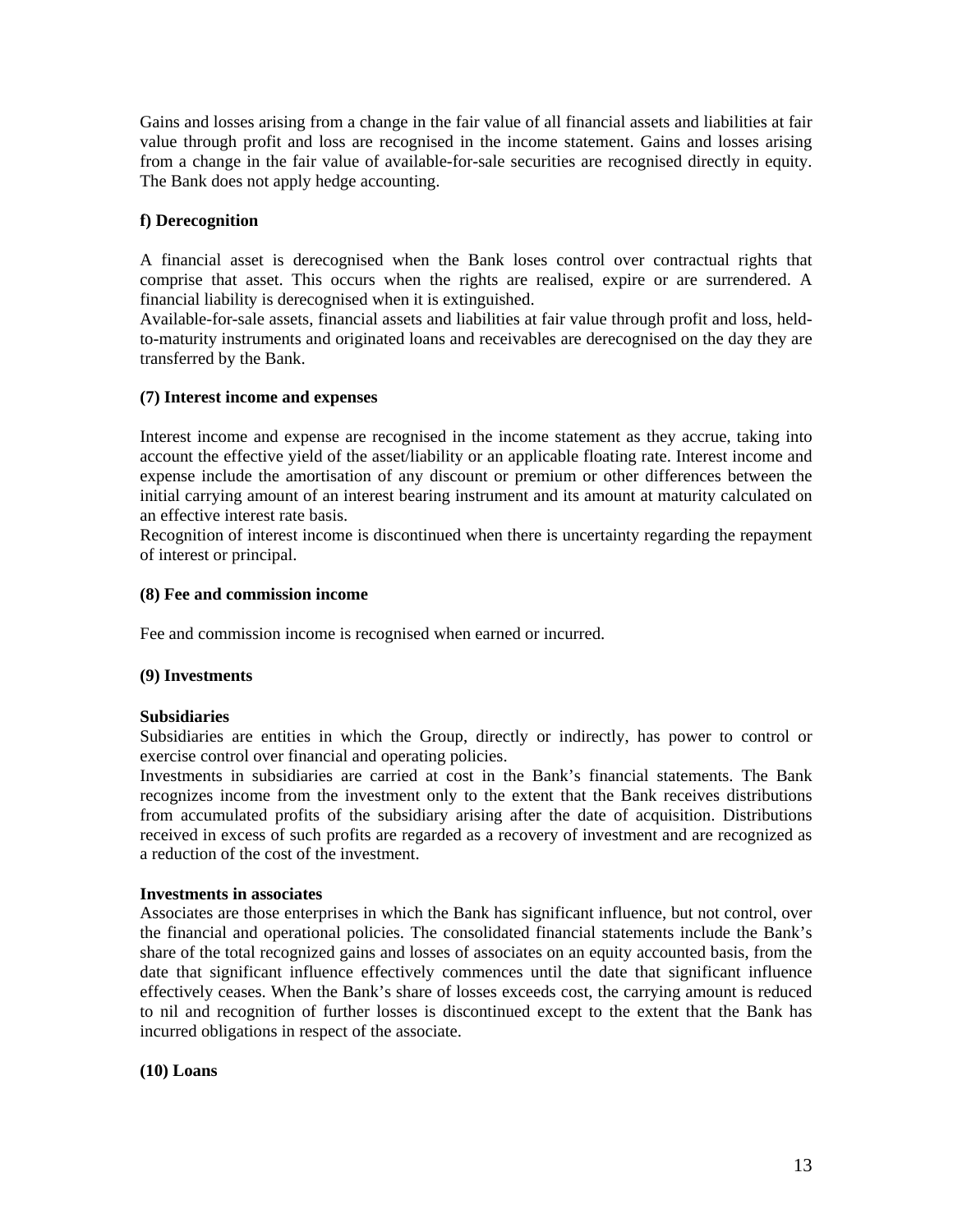Loans and advances are classified as originated loans and receivables and carried at amortised cost, where cost is defined as the fair value of cash consideration given to originate those loans. Loans are recognized in the balance sheet at the amount of the outstanding value, less impairment for doubtful debts.

The Bank mainly grants commercial and industrial loans to customers.

### **(11) Impairment**

The carrying amounts of the Bank's assets, other than deferred tax assets, are reviewed at each balance sheet date to determine whether there is any indication of impairment. If any such indication exists, the assets' recoverable amounts are estimated.

# **Calculation of recoverable amount**

The recoverable amount of the Bank's loans and receivables is calculated as the present value of expected future cash flows, discounted at the original effective interest rate inherent in the asset. The recoverable amount of the Bank's available-for-sale investments is their fair value.

#### **Reversals of impairment**

An impairment loss in respect of loans and receivables is reversed if the subsequent increase in recoverable amount can be related objectively to an event occurring after the impairment loss was recognised.

### **(12) Interest bearing borrowings**

Interest-bearing borrowings are recognised initially at fair value, net of any transaction costs incurred. Subsequent to initial recognition, interest-bearing borrowings are stated at amortised cost with any difference between cost and redemption value being recognised in the income statement over the period of the borrowings.

When borrowings are repurchased or settled before maturity, any difference between the amount repaid and the carrying amount is recognised immediately in the income statement.

#### **(13) Depreciation and amortisation of fixed and intangible assets**

Fixed assets and intangible assets are recorded at cost, less accumulated depreciation. Depreciation is calculated on a straight-line basis. Based on the useful lives of fixed assets, the following rates are applied:

| 20% |
|-----|
| 20% |
| 25% |
| 20% |
|     |

Gains and losses on disposals of fixed assets are recognised in the profit and loss statement in the period of disposal.

Useful lives, residual values and depreciation methods are reviewed annually.

#### **(14) Cash and cash equivalents**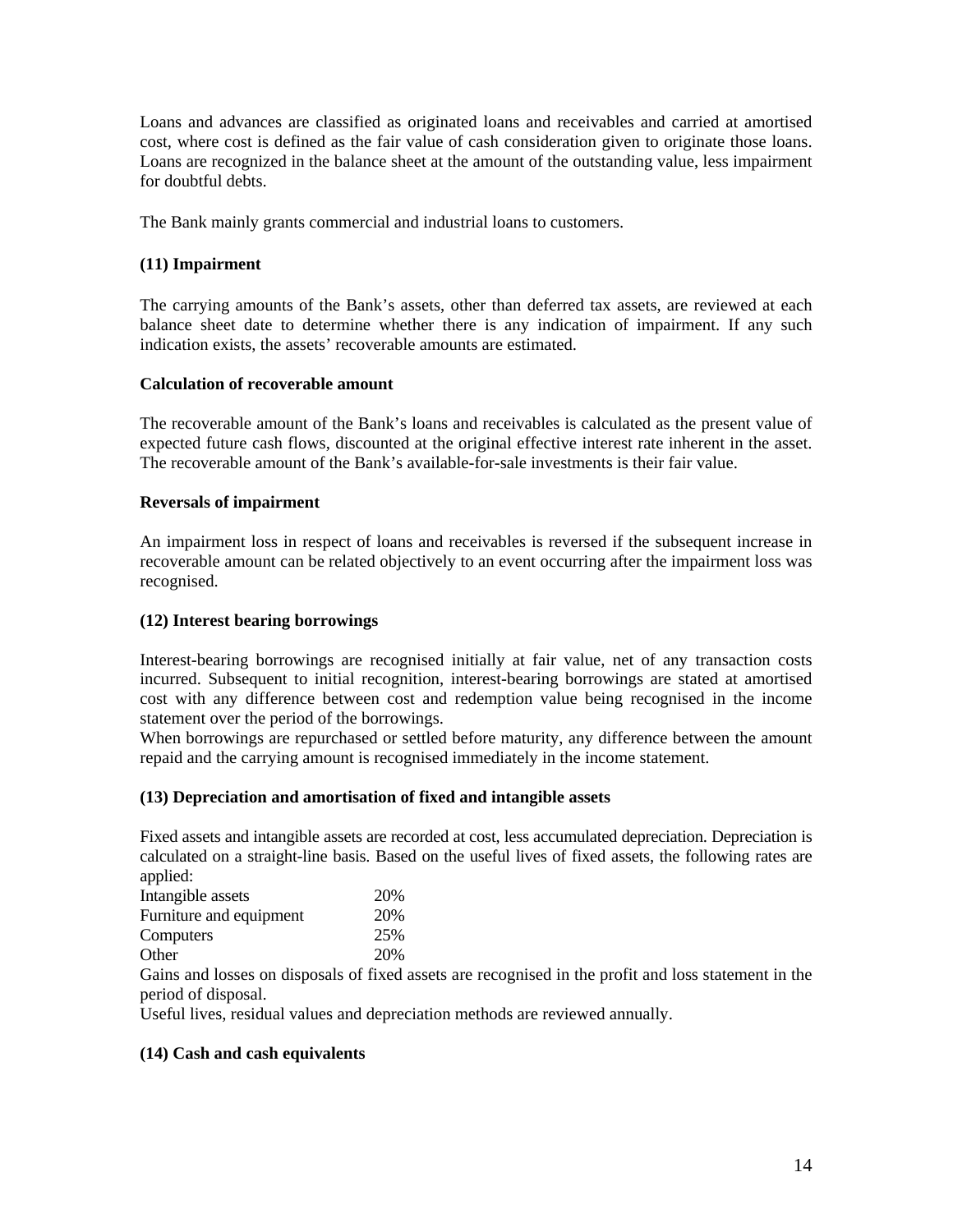Cash and cash equivalents are composed of cash and amounts due from the Bank of Latvia and other credit institutions on demand, and deposits in other credit institutions with a maturity less than 3 months less balances due to other credit institutions with a maturity less than 3 months.

# **(15) Off-balance-sheet items**

Off-balance-sheet items include guarantees, letters of credit and unused credit lines provided to customers as well as unused limits of credit cards.

#### **(16) Corporate income tax**

Corporate income tax at the rate of 15% is calculated by the Bank in accordance with the Latvian tax regulations.

Deferred tax is recognized using the balance sheet liability method, taking into account temporary differences between the carrying amounts of assets and liabilities for financial reporting purposes and the amounts used for taxation purposes. The amount of deferred tax calculated is based on the expected manner of realization or settlement of the carrying amount of assets and liabilities, using tax rates applied or substantially applied at the balance sheet date.

The deferred tax asset is acknowledged only in those cases when the expected taxable profit is likely to be reduced through the usage of temporary differences.

A deferred tax asset is recognized only to the extent that it is probable that future taxable profits will be available against which the asset can be utilized. Deferred tax assets are reduced by the amount that is not probable that the related tax benefit will be realized.

#### **(17) Provisions**

A provision is recognised in the balance sheet when the Bank has a legal or constructive obligation as a result of a past event, and it is probable that an outflow of economic benefits will be required to settle the obligation. If the effect is material, provisions are determined by discounting the expected future cash flows at a pre-tax rate that reflects current market assessments of the time value of money and, where appropriate, the risks specific to the liability.

### **(18) Assets under management**

Assets managed by the Bank on behalf of customers are not treated as assets of the Bank. The Bank assumes no risk on the assets.

A significant amount of managed assets are involved in repurchase (repo) transactions with other commercial banks. The Bank discloses on the balance sheet amounts due to credit institutions for cash received in repo transactions and the amounts due from the providers of liabilities under management as loans granted.

# **(19) Repo transactions**

Repo transactions are recognized as financing transactions.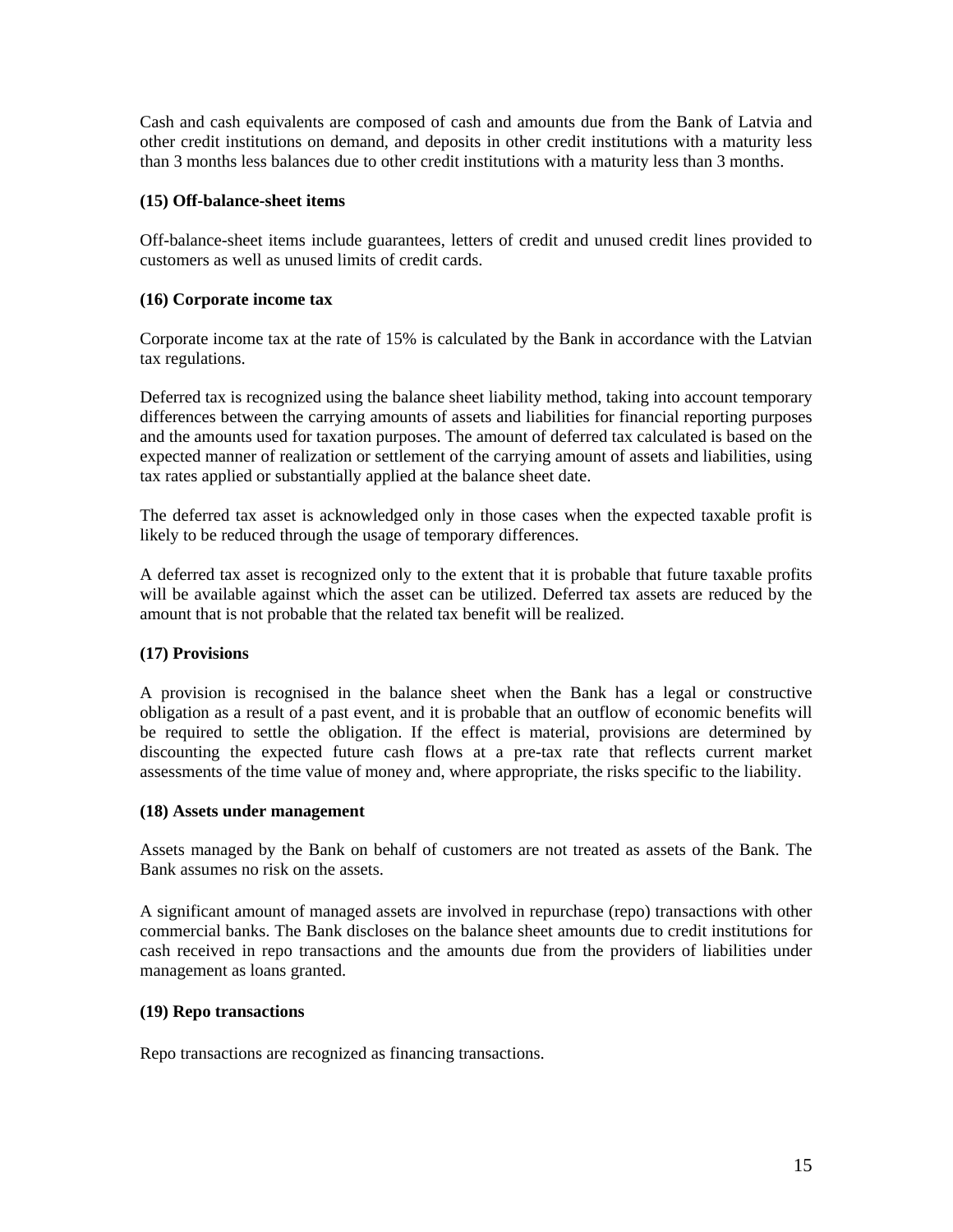When the Bank is the seller of securities, securities are continued to be recognized on the balance sheet. Proceeds from the sale are recognized as a liability to the purchaser of the securities.

When the Bank is the purchaser of securities, the purchased securities are not recognized on the balance sheet. The amount paid for securities is recognized as a loan provided to the seller. The Bank is involved in two types of such transactions – classic repo and buy/sell back transactions.

The result of repo and buy/sellback transactions is recognized in the profit and loss statement as interest income or expense according to the accrual principle.

# **(20) Net profit from insurance**

Net profit from insurance (is included in another operating income) includes earned insurance premiums, changes in life insurance reserves less reinsurer's part in such changes in life insurance reserves, and insurance claims paid less reinsurer's part in such insurance claims paid.

Net earned premiums are obtained from subscribed premiums less amounts transferred to reinsurers and changes in unearned premium reserves. Subscribed premiums under life insurance contracts with regular payments are equal to the total premium for the current insurance year regardless of their payment dates. Subscribed premiums are decreased by the premiums cancelled and terminated over the accounting year. Insurance receivables, which result from the difference between subscribed and received premiums, are included in loans. Subscribed premiums under life insurance contracts with non-regular payments are recognized as of the moment of their receipt and are equal to the received premiums.

Insurance claims paid are calculated as claims paid less gross reinsurer's share.

The concern maintains investment assets on a continuous basis in order to cover its insurance liabilities under insurance contracts. Such investment assets include investment securities at their fair value with revaluation result included in the profit and loss account, and investment properties. Income from such investment assets is disclosed in the relevant items of the consolidated profit and loss account. Insurance sales commissions paid out to sales agents and brokers are included in expenses for the period when the same are incurred. They are included in the fees and commissions expenses. Administrative expenses, including payments to the Financial and Capital Market Commission and the Insured Protection Fund, as well as depreciation are disclosed in the relevant items of the consolidated profit and loss account.

#### **(21) Insurance liabilities**

Insurance liabilities that result from life and accident insurance contracts are composed of life insurance reserves, reserves for unearned premiums and unpredictable risks, and reserves for deferred insurance claims.

Life insurance reserves reflect existing liabilities against insurants under life insurance contracts. Life insurance reserves are determined for each life insurance contract according to calculations made by actuaries. Prospective method is applied to contracts with regular payment schedule (the reserve equals the difference between the present value of the insurer's liabilities and the present value of future premium income). Retrospective method is applied to contracts with non-regular payment schedule (reserves equal the amount of paid-in accrued premiums less deductions set out in contracts and plus accrued guaranteed interest pursuant to the contract). Life insurance reserves also include reserves for deferred life insurance claims.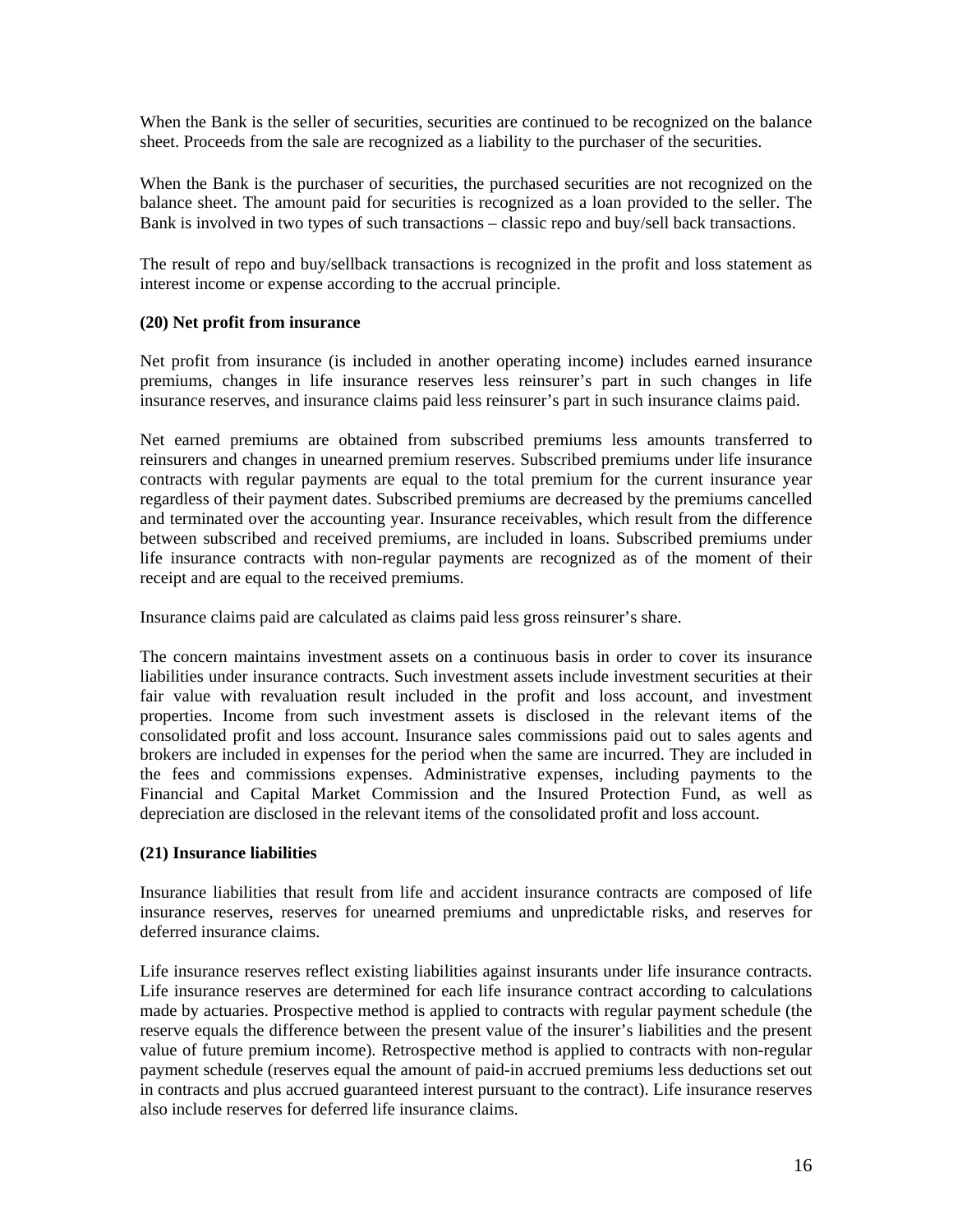Reserves for unearned premiums and unpredictable risks reflect deferred income from non-life insurance contracts according to the share of gross subscribed premiums that refers to the period from the balance sheet date to the end date of insurance contracts, in order to cover all claims and expenses related to existing insurance contracts.

Reserves for deferred claims reflect the amount of claims that have been filled but have not been paid out, as well as the amount of claims that have been assessed and have occurred but have not been filled. Claims reserves are also formed for direct expenses for claims settlement that will be required for settlement of insurance events that have occurred over the accounting and earlier years.

# **(22***)* **Basis for comparison**

When necessary the previous financial year's indicators have been reclassified to be comparable with those for the reporting year.

# **3. RISK MANAGEMENT**

The Bank pays significant attention to risk identification and management. The most significant risks to which the Bank is exposed to are credit risk, interest rate risk, liquidity risk, foreign exchange risk, operational and reputational risk.

Risk management principles are set forth in the Bank's risk management policies, which are approved by the Council. Financial Analysis and Risk Management Department, the Asset and Liability committee, Credit committee and Anti Money Laundering committee are responsible for ensuring the implementation of the risk management policies.

# **(1) Credit risk**

Credit risk is the risk of potential losses resulting from non-fulfilment of contractual obligations by the Bank's debtor or counterparty.

Credit risk is managed in accordance with the Credit risk management policy approved by the Council. This policy details the basic principles of credit risk management, identification, assessment, restriction and control.

The management of risks related to ordinary loans involves assessment of the potential borrower's credit standing that is performed by the Financial Analysis and Risk Management Department. Decisions on granting loans are made by the Credit Committee based on the above analysis and evaluation of collateral. Subsequent to loan granting, the Financial Analysis and Risk Management Department performs a regular analysis of the borrower's financial position, which enables the Bank to take prompt action in the case of deterioration of the borrower's financial position.

Credit risk that is related to inter-bank operations (or operations with financial institutions), including the credit risk related to inter-bank settlements, is controlled by the Asset and Liability Committee that sets limits for transactions with each counter party.

The Bank monitors the concentration of significant balance sheet and off balance items' credit risk by geographical regions (i.e., countries, groups of countries, specific regions within the countries etc), client groups (i.e., central governments, local authorities, state enterprises, private enterprises, private individuals, etc) and industries.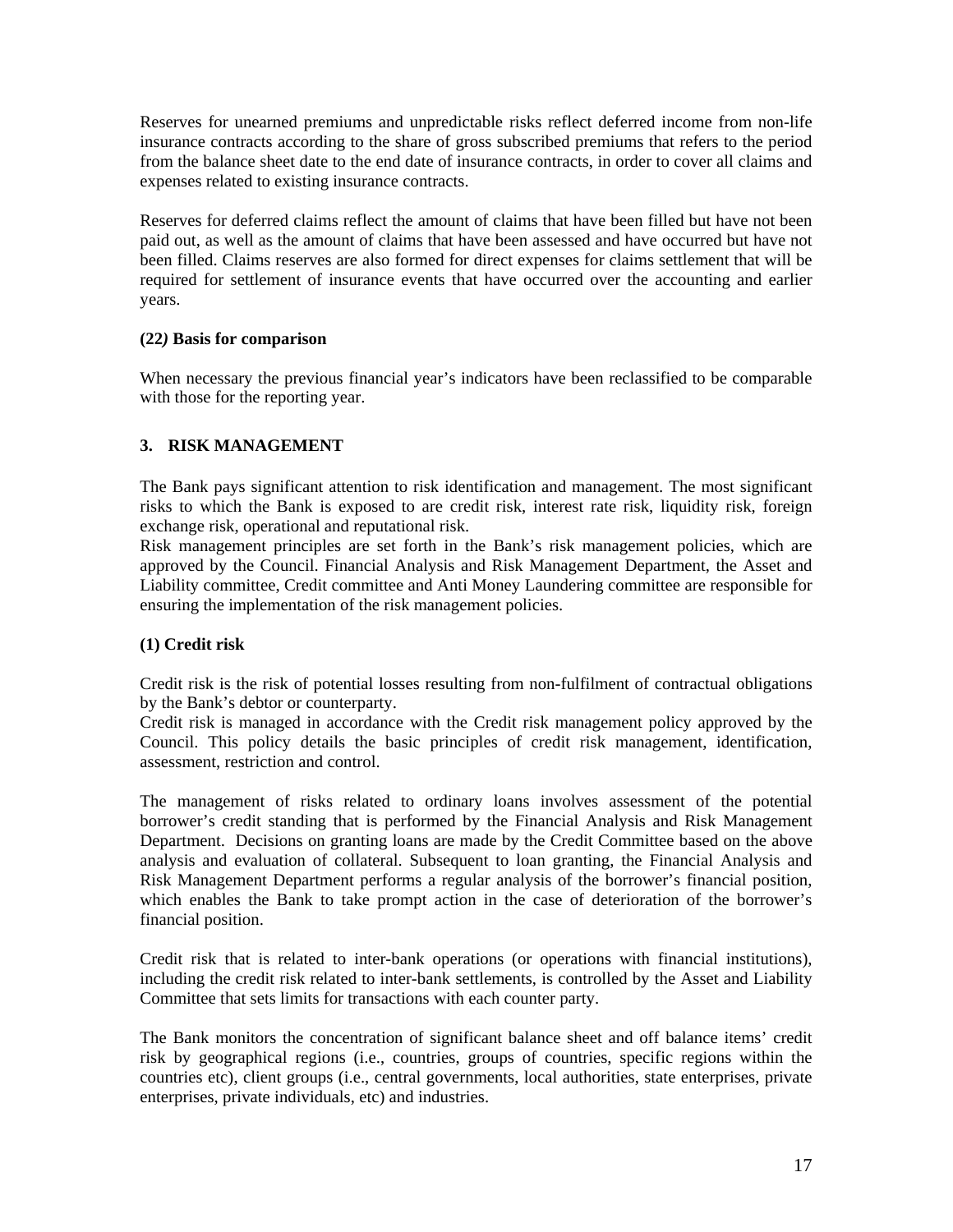# **(2) Foreign exchange risk**

Foreign exchange risk is the risk of potential losses as a result of the revaluation of balance sheet and off-balance sheet items denominated in foreign currencies.

The Bank continuously monitors the open positions of foreign currencies and regularly assesses the structure of assets and liabilities by currency. In order to improve the currency structure of its balance sheet, the Bank issued bonds in EUR currency, taking into account the increasing share of EUR denominated assets.

The Asset and Liability Committee sets limits for the open position in each currency providing an acceptable overall level of foreign currency risk.

# **(3) Interest rate risk**

Interest rate risk is the risk of potential losses the Bank may incur as a result of interest rate fluctuations.

For the purpose of controlling the interest rate risk, the Asset and Liability Committee performs regular analysis of assets and liabilities by maturity and type of interest.

# **(4) Liquidity risk**

Liquidity risk is the risk of potential losses as a result of sales of assets or acquisition of resources at unfavourable prices in order for the Bank to fulfil its liabilities to creditors.

Liquidity risk management is based on the analysis of the structure of assets and liabilities performed by the Bank's Financial Analysis and Risk Management Department. That includes the analysis of dynamics in customer funds by customer group and assessment of the possibilities of external borrowing. Based on this information, the Asset and Liability Committee monitors the Bank's ability to fulfil all its commitments. Operating short-term liquidity management, i.e. attraction and placement of resources, in the Bank is performed by the Resources Department of the Bank based on the short-term liquidity forecast.

# **(5) Country risk**

Country risk is the risk of potential losses arising from transactions with residents of foreign countries (or their securities) due to changes in the economic, political, and legal environment of the respective countries.

Before entering into transactions with residents of foreign countries, the Bank performs an assessment of the influence of economic, social, political and legal circumstances on the residents' ability to fulfil their obligations.

# **(6) Operational risks**

The Bank's organizational structure, precise job specifications, clear division of responsibilities as well as control procedures allow the Bank to monitor operational risks. The Bank has also developed an action plan for various crisis situations.

The Bank has set up an independent "Internal audit service" (IAS) with its main functions to ensure that the Bank's activities comply with existing legislation, approved plans, policies and other internal Bank documents and to monitor the compliance of the Bank's department activities with internal control procedures.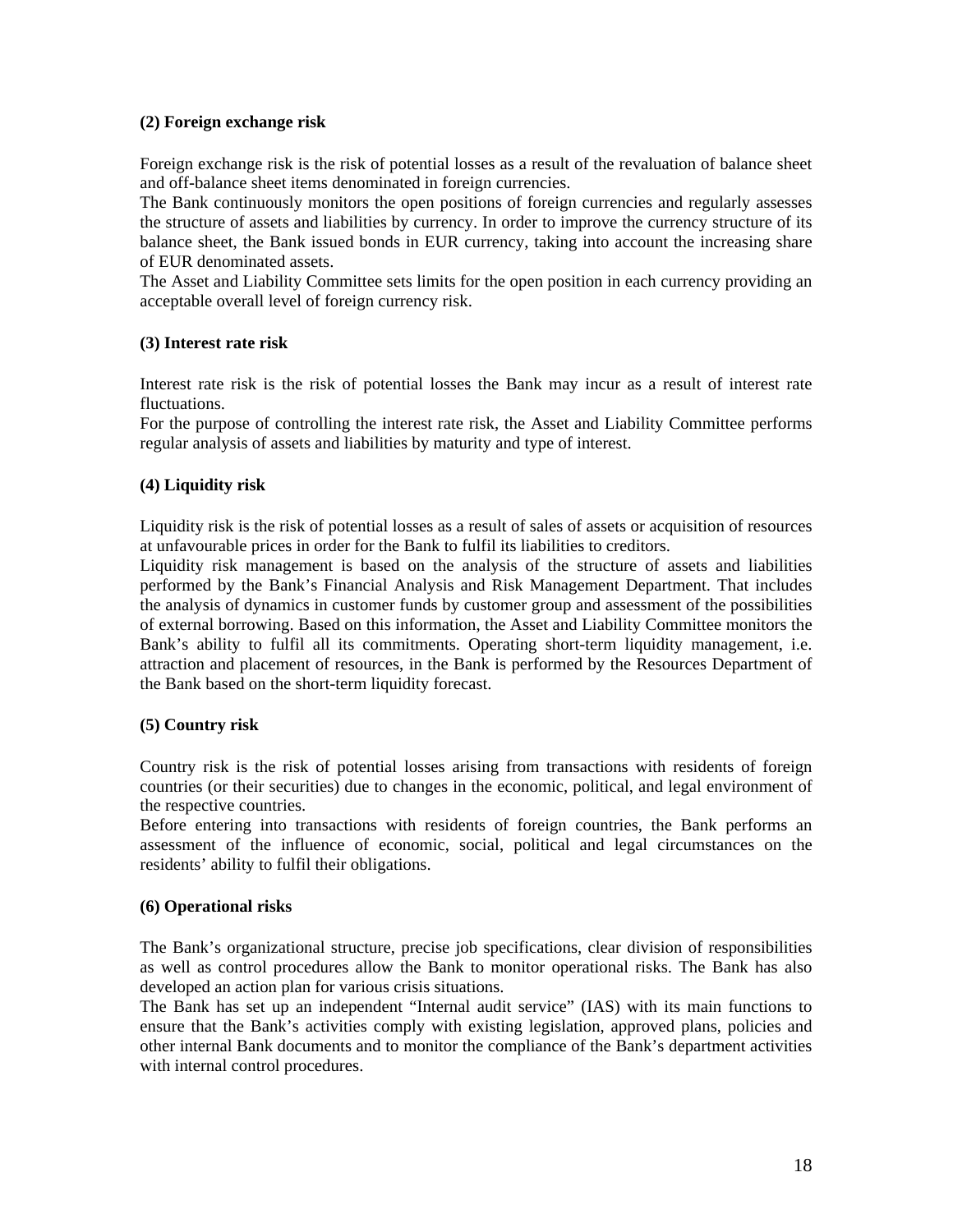# **(7) Reputational risk**

The Bank recognizes the importance of preventing of money laundering and preventing of terrorism financing. Reputation risk management department was set up in the Bank to implement an internal control system, which monitors the timely control of clients and their business partners. IAS regularly monitors execution of money laundering and terrorism financing prevention policy and procedures.